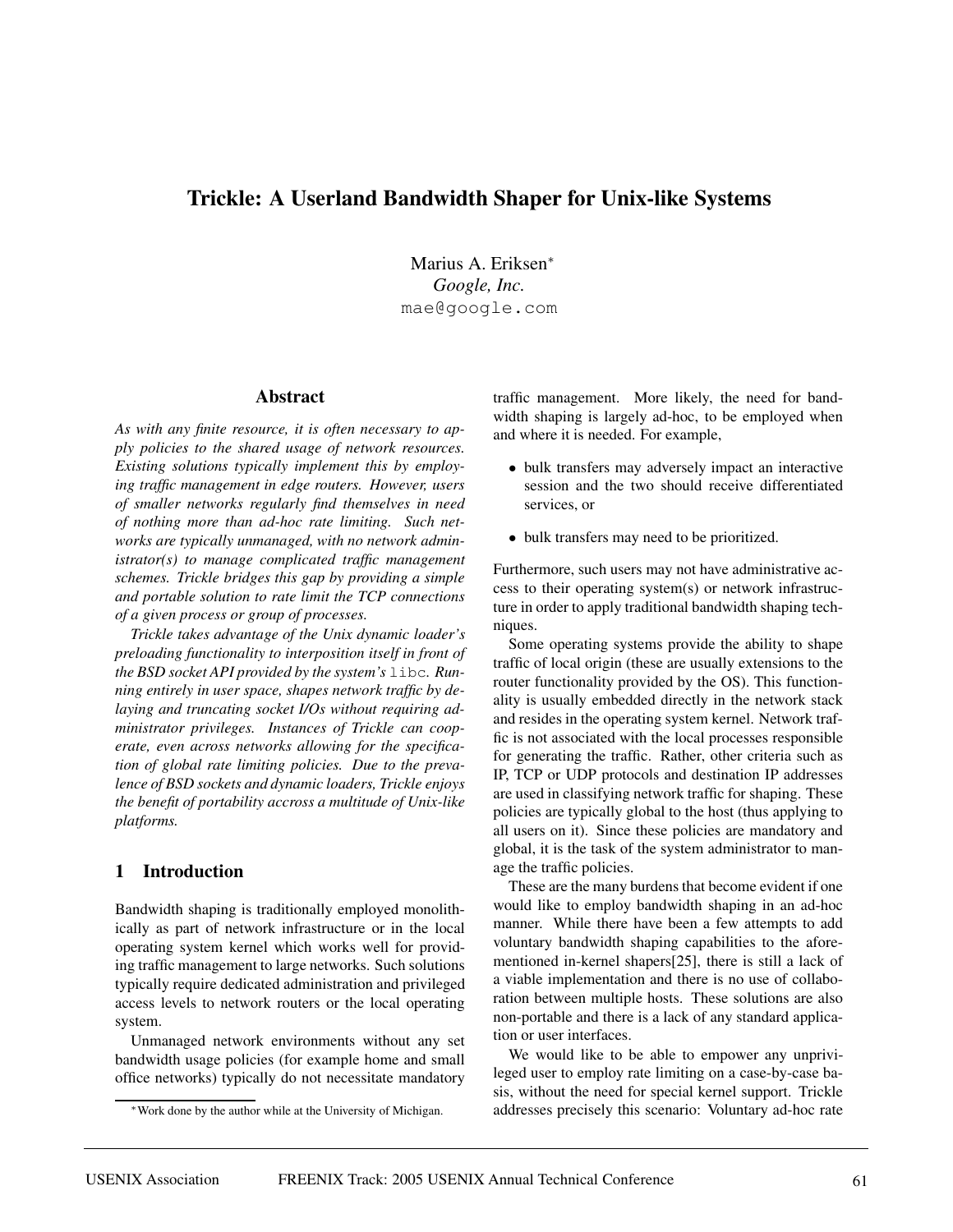limiting without the use of a network wide policy. Trickle is a portable solution to rate limiting and it runs entirely in user space. Instances of Trickle may collaborate with each other to enforce a network wide rate limiting policy, or they may run independently. Trickle only works properly with applications utilizing the BSD socket layer with TCP connections. We do not feel this is a serious restriction: Recent measurements attribute TCP to be responsible for over 90% of the volume of traffic in one major provider's backbone[16]. The majority of non-TCP traffic is DNS (UDP) – which is rarely desirable to shape anyway.

We strive to maintain a few sensible design criteria for Trickle:

- *Semantic transparency*: Trickle should never change the behavior or correctness of the process it is shaping (Other than the data transfer rates).
- *Portability*: Trickle should be extraordinarily portable, working with any Unix-like operating system that has shared library and preloading support.
- *Simplicity*: No need for excessively expressive policies that confuse users. Don't add features that will be used by only 1 in 20 users. No setup cost, a user should be able to immediately make use of Trickle after examining just the command line options (and there should be very few command line options).

The remainder of this paper is organized as follows: Section 2 describes the linking and preloading features of modern Unix-like systems. Section 3 provides a highlevel overview of Trickle. Section 4 discusses the details of Trickle's scheduler. In section 5 we discuss related work. Finally, section 9 concludes.

# **2 Linking and (Pre)Loading**

Dynamic linking and loading have been widely used in Unix-like environments for more than a decade. Dynamic linking and loading allow an application to *refer* to an external symbol which does not need to be resolved to an address in memory until the runtime of the particular binary. The canonical use of this capability has been to implement *shared libraries*. Shared libraries allow an operating system to share one copy of commonly used code among any number of processes. We refer to resolving these references to external objects as *link editing*, and to unresolved external symbols simply as *external symbols*.

After compilation, at link time, the linker specifies a list of libraries that are needed to resolve all external symbols. This list is then embedded in the final executable file. At load time (before program execution),

the link editor maps the specified libraries into memory and resolves all external symbols. The existence of any unresolved symbols at this stage results in a run time error.

To load load its middleware into memory, Trickle uses a feature of link editors in Unix-like systems called preloading. Preloading allows the user to specify a list of shared objects that are to be loaded together the shared libraries. The link editor will first try to resolve symbols to the preload objects (in order), thus selectively bypassing symbols provided by the shared libraries specified by the program. Trickle uses preloading to provide an alternative version of the BSD socket API, and thus socket calls are now handled by Trickle. This feature has been used chiefly for program and systems diagnostics; for example, to match malloc to free calls, one would provide an alternative of these functions via a preload library that has the additional matching functionality.

In practice, this feature is used by listing the libraries to preload in an environment variable. Preloading does not work for set-UID or set-GID binaries for security reasons: A user could perform privilege elevation or arbitrary code execution by specifying a preload object that defines some functionality that is known to be used by the target application.

We are interested in interpositioning Trickle in between the shaped process and the socket implementation provided by the system. Another way to look at it, is that Trickle acts as a proxy between the two. We need some way to call the procedures Trickle is proxying. The link editor provides this functionality through an API that allows a program to load an arbitrary shared object to resolve any symbol contained therein. The API is very simple: Given a string representation of the symbol to resolve, a pointer to the location of that symbol is returned. A common use of this feature is to provide plug-in functionality wherein plugins are shared objects and may be loaded and unloaded dynamically.

Figure 1 illustrates Trickle's interpositioning.

# **3 How Trickle Works**

We describe a generic rate limiting scheme defining a black-box scheduler. We then look at the practical aspects of how Trickle interpositions its middleware in order to intercept socket calls. Finally we discuss how multiple instances of Trickle collaborate to limit their aggregate bandwidth usage.

# **3.1 A Simple Rate Limiting Scheme**

A process utilizing BSD sockets may perform its own rate limiting. For upstream limiting, the application can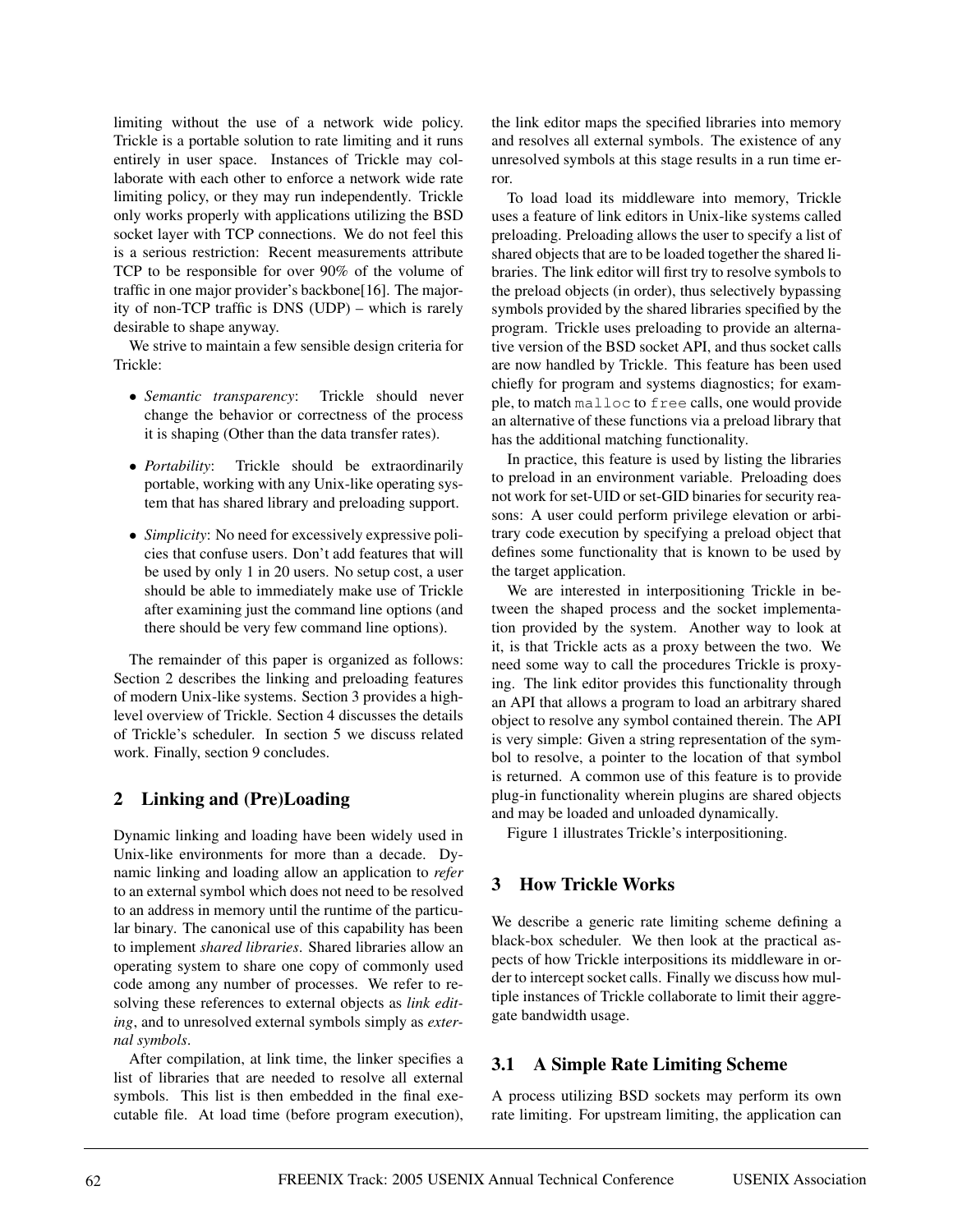do this by simply limiting the rate of data that is written to a socket. Similarly, for downstream limiting, an application may limit the rate of data it *reads* from a socket. However, the reason why this works is not immediately obvious. When the application neglects to read some data from a socket, its socket receive buffers fill up. This in turn will cause the receiving TCP to advertise a smaller receiver window (rwnd), creating back pressure on the underlying TCP connection thus limiting its data flow. Eventually this "trickle-down" effect achieves endto-end rate limiting. Depending on buffering in all layers of the network stack, this effect may take some time to propagate. More detail regarding the interaction between this scheme and TCP is provided in section 4.

While this scheme is practical, two issues would hinder widespread employment. Firstly, the scheme outlined is deceptively simple. As we will see in section 4, there are many details which make shaping at this level of abstraction complicated. The second issue is that there are no standard protocols or APIs for multiple processes to collaborate.

We also argue that employing bandwidth shaping inside of an application breaks abstraction layers. It is really the task of the operating system to apply policies to bandwidth usage, and it should not need to be a feature of the application. Even if libraries were developed to assist application developers, employing rate limiting in this manner would still put considerable burden on the developers and it should not be expected that every developer would even support it. The socket API provided by the OS provides certain functionality, and it should be the freedom of the application to use it unchanged, and not have to rely on semantics at the lower levels of abstraction in order to limit bandwidth usage.

There are also exceptions to these arguments. For example, certain protocols may benefit from application level semantics to perform shaping. Another example is that some applications may be able to instruct the sending party to limit its rate of outbound traffic[9] which is clearly preferable over relying on TCP semantics to perform traffic shaping.

Trickle provides a bandwidth shaping service without the need to modify applications. Trickle augments the operating system by *interpositioning* its middleware in front of the libc socket interface. From there, Trickle applies rate limiting to any dynamically linked binary that uses the BSD socket layer. By providing a standard command line utility, Trickle provides a simple and consistent user interface to specify rate limiting parameters. Communicating with the *trickle daemon*, allows all instances of Trickle to participate in collaborative rate limiting, even across hosts.

In addition to allowing portability, this approach offers several advantages. There is no need for extending



Figure 1: libtrickle.so is preloaded in the application's address space, calls to recv() and send() are handled by libtrickle.so and passed down to libc.

the kernel nor configuring such extensions; any user may use and configure Trickle any way she wants, making it ideal for ad-hoc rate limiting. There are also a number of advantages to this approach from the developer's point of view. Furthermore, being entirely contained in userland has made Trickle inherently easier to develop. It is easier to perform experiments and the software is easier to maintain and will be understood by a wider audience.

The primary disadvantage to using this approach is that all usage of Trickle is voluntary – that is, one cannot enforce rate limiting by policy (though some operating systems provide a mechanism for administrators to enforce preload libraries, there are still ways to get around its interpositioning). For its intended usage, this is not a big drawback as ad-hoc bandwidth shaping implies users do so voluntarily. Secondly and with smaller impact, Trickle cannot work with statically linked binaries.

# **3.2 The Mechanics of Library Interpositioning**

With very rare exceptions, network software for Unixlike systems uses the socket abstraction provided by the operating system. In reality, the socket abstraction is entirely contained in the system call layer with corresponding  $\text{libc shims}^1$ . Thus, with the use of the link editor's preload functionality, we interposition the Trickle middleware at a convenient level of abstraction and we do so entirely in user space.

Using preload objects, we replace the BSD socket abstraction layer provided by libc. However, to successfully interposition the Trickle middleware, we must be able to call the original version of the very interface we have replaced. To resolve this issue, we need to take advantage of the second feature of the link editor we discussed: We simply explicitly resolve the libc shims and call them as needed. This is done by opening the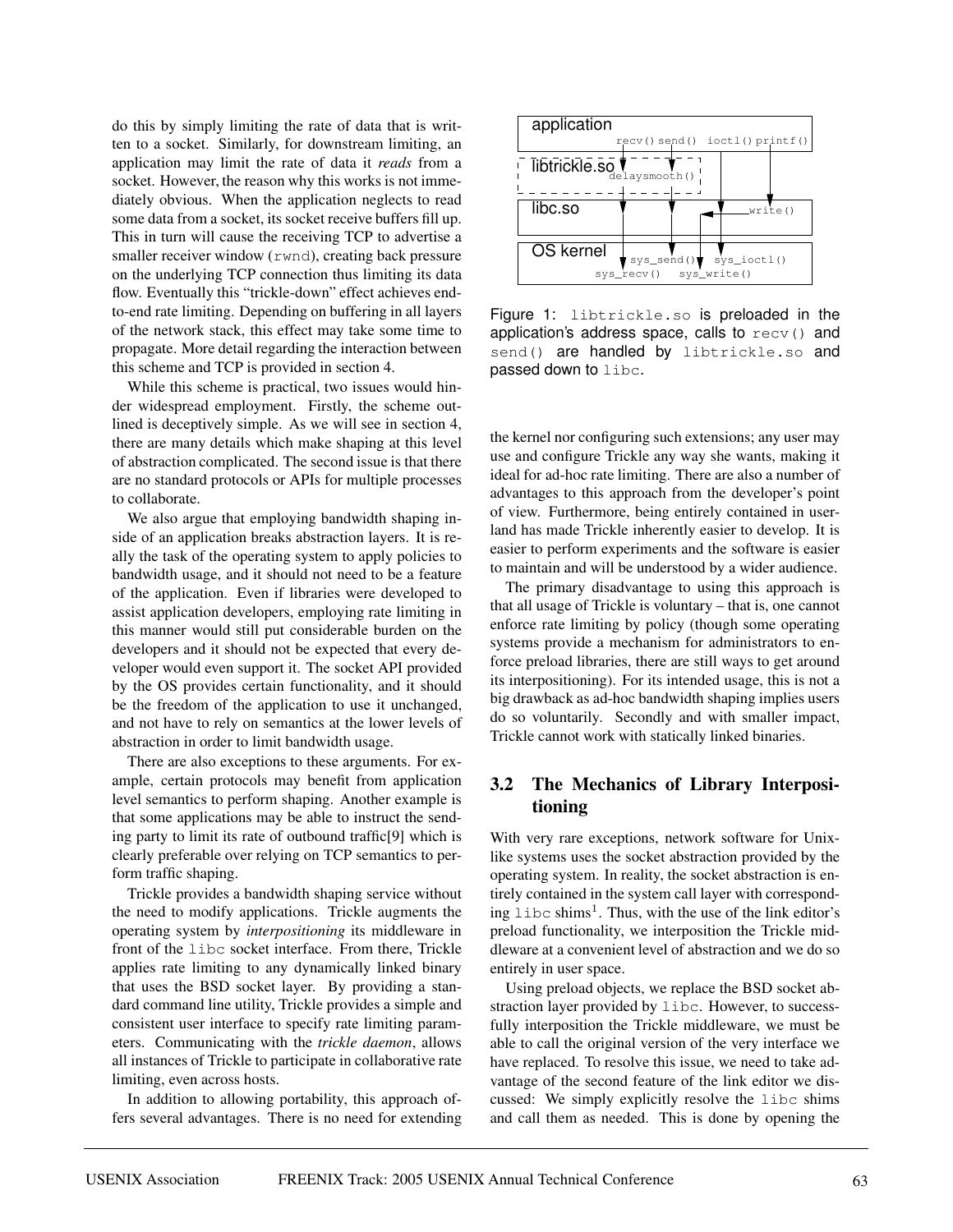actual object file that contains libc, and using the linkeditor API to resolve the symbols needed. The location of the libc shared object is discovered in the configuration/compilation cycle, but could just as easily be discovered dynamically at run time. Figure 1 attempts to illustrate the mechanics of the interpositioning of the Trickle middleware.

In practice, preload objects are specified by the environment variable LD PRELOAD. Trickle's command line utility, trickle, sets this environment variable to the object that contains Trickle's middleware. Additionally, it passes any parameters specified by the user in other environment variables in a well defined namespace. These parameters may include upstream or downstream rates to apply, as well as whether or not this instance of Trickle should collaborate with other instances of Trickle.

# **3.3 The Life of a Socket**

New sockets are created with either the socket() or accept() interfaces. An old socket is aliased with calls to dup() or dup2(). Any new or duplicated socket is marked by Trickle by keeping an internal table indexing every such socket. File descriptors that are not marked are ignored by Trickle, and relevant calls specifying these as the file descriptor argument are simply passed through to the libc shims without any processing. Note that it is also possible for an application to perform file descriptor passing: An application may send an arbitrary file descriptor to another over local inter process communication (IPC), and the receiving application may use that file descriptor as any other. File descriptor passing is currently not detected by Trickle. When a socket is closed, it is unmarked by Trickle. We say that any marked socket is *tracked* by Trickle.

Two categories of socket operations are most pertinent to Trickle: Socket I/O and socket I/O multiplexing. In the following discussion we assume that we possess a black box. This black box has as its input a unique socket identifier (e.g. file descriptor number) and the direction and length of the I/O operation to be performed on the socket. A priority for every socket may also be specified as a means to indicate the wish for differentiated service levels between them. The black box outputs a recommendation to either *delay* the I/O, to *truncate* the length of the I/O, or a combination of the two. We refer to this black box as the Trickle *scheduler* and it discussed in detail in a later section.

The operation of Trickle, then, is quite simple: Given a socket I/O operation, Trickle simply consults the scheduler and delays the operation by the time specified, and when that delay has elapsed, it reads or writes at most the number of bytes specified by the scheduler. If the socket is marked non-blocking, the scheduler will specify the

length of I/O that is immediately allowable. Trickle will perform this (possibly truncated) I/O and return immediately, as to not block and violate the semantics of nonblocking sockets. Note that BSD socket semantics allow socket I/O operations to return short counts – that is, an operation is not required to complete in its entirety and it is up to the caller to ensure all data is sent (for example by looping or multiplexing over a calls to send() and  $\text{recv}($ ). In practice, this means that the Trickle middleware is also allowed to return short I/O counts for socket I/O operations without affecting the semantics of the socket abstraction. This is an essential property of the BSD socket abstraction that we use in Trickle.

Multiplexing I/O operations, namely calls to select() and  $\text{pol}(1)^2$  are more complex. The purpose of the I/O multiplexing interface is to, given a set of file descriptors and conditions to watch for each, notify the caller when any condition is satisfied (e.g. file descriptor  $x$  is ready for reading). One or more of these file descriptors may be tracked by Trickle, so it is pertinent for Trickle to wrap these interfaces as well. Specifically, select() and poll() are wrapped, these may additionally wait for a *timeout* event (which is satisfied as soon as the specified timeout value has elapsed).

To simplify the discussion around how Trickle handles multiplexing I/O, we abstract away the particular interface used and assume that we deal only with a set of file descriptors, one or more of which may be tracked by trickle. Also specified is a global timeout. For every file descriptor that is in the set and tracked by Trickle, the scheduler is invoked to see if the file descriptor would be capable of I/O immediately. If it is not, it is removed from the set and added to a holding set. The scheduler also returns the amount of time needed for the file descriptor to become capable of I/O, the holding time. The scheduler calculates this on the basis of previously observed I/O rates on that socket. Trickle now recalculates the timeout to use for the multiplexing call: This is the minimum of the set of holding times and the global timeout.

Trickle then proceeds to invoke the multiplexing call with the new set of file descriptors (that is, the original set minus the holding set) and the new timeout. If the call returns because a given condition has been satisfied, Trickle returns control to the caller. If it returns due to a timeout imposed by Trickle, the process is repeated, with the global timeout reduced by the time elapsed since the original invocation of the multiplexing call (wrapper). In practice, a shortcut is taken here, where only file descriptors from the holding set are examined, and rolled in if ready. The process is repeated until any user specified condition is satisfied by the underlying multiplexing call.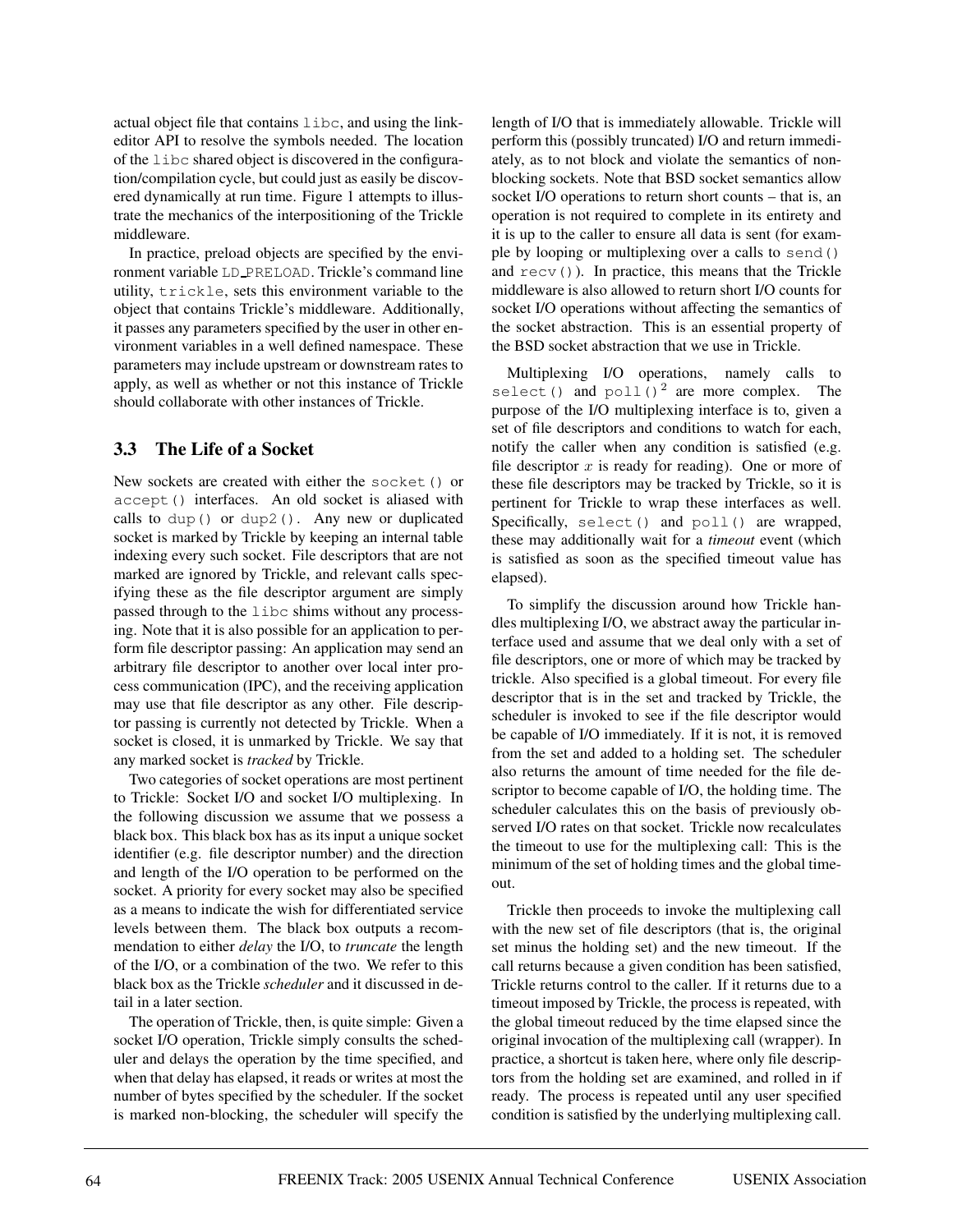### **3.4 Collaboration**

We have detailed how Trickle works with a set of sockets in a single process, though more often than not it is highly practical to apply *global rate limits* to a set of processes that perform network I/O. These processes do not necessarily reside a single host; it is often useful to apply them on every process that contributes to the network traffic passing through a particular gateway router, or to use a global limit to control the utilization of the local area network. It may also be desirable to apply individual rate limiting policies for processes or classes of processes.

Trickle solves this by running a daemon, trickled which coordinates among multiple instances of Trickle. The user specifies to trickled the *global* rate limitations which apply across all instances of Trickle. That is, the aggregate I/O rates over all processes shaped by Trickle may not exceed the global rates. Furthermore, the user can specify a priority per instance or type of instance (e.g. interactive applications), allowing her to provide differentiated network services to the various client applications.

By default, trickled listens on a BSD domain socket and accepts connections from instances of Trickle running on the local host. These instances then request a bandwidth allocation from trickled. The bandwidth allocation is computed using the same black box scheduler described previously. It is used in a slightly different mode where the scheduler simply outputs the current rate the entity is assigned. These rate allocations may change frequently, and so the instances of Trickle get updated allocations with some preset regularity.

It is worth noting that there is a simple denial of service attack should a rogue user exist on the system. This user could simply create as many fake Trickle instances as necessary and, without actually doing any socket I/O, report data transfers to trickled. Of course, such a user could, though using more resources to do so, also consume as much network resources as possible, in effect achieving the same result by exploiting TCP fairness.

The same model of collaboration is applied across several hosts. Instead of listening on a Unix domain socket, trickled listens on a TCP socket, and can thus schedule network resource usage across any number of hosts. In this scenario, rate allocation updates may start to consume a lot of local network resources, so care must be taken when setting the frequency at which updates are sent.

# **4 I/O Scheduling With Rate Restrictions**

The problem of rate limiting in Trickle can be generalized to the following abstraction: Given a number of entities capable of transmitting or receiving data, a global rate limit must be enforced. Furthermore, entities may have different *priorities* relative to each other as to differentiate their relative service levels. In Trickle, we use this abstraction twice: In a shaped process, a socket is represented as an entity with priority 1. In trickled every collaborating process is represented by an entity (the collaborating processes may even reside on different hosts) and every entity is assigned a priority according to a user specified policy.

When an entity is ready to perform some I/O, it must consult the scheduler. The scheduler may then advise the entity to *delay* its request, to *partially complete* the request (i.e. truncate the I/O operation), or a combination of the two. In this capacity, the scheduler is *global* and coordinates the I/O allocation over all entities. In another mode, the scheduler simply outputs the current global rate allocation for the requesting entity.

After an entity has performed an I/O operation, it notifies the Trickle scheduler with the direction (sent or received) and length of the I/O. Trickle then updates a bandwidth statistics structure associated with that entity and direction of data. This structure stores the average data throughput rate for the entire lifetime of that entity as well as a windowed average over a fixed number of bytes. Also, an aggregate statistic covering all entities is updated.

Before an entity performs I/O, it consults the Trickle scheduler to see how much delay it must apply and how much data it is allowed to send or receive after the delay has elapsed. Let us assume for the moment that the scheduler need only decide for how long to delay the requested I/O operation.

### **4.1 Distribution and allocation**

Every entity has an assigned number of *points* inversely proportional to that entity's priority. The global rate *limit* is divided by the total number of points over all entities, and this is the rate allotment per point. If every entity performed I/O with a rate equal to its number of points multiplied by the per point allotment, the total rate over all entities would be at the rate limit and every entity would perform I/O at a rate proportional to their assigned priority. Since Trickle is performing bandwidth shaping, most often the entities has the ability to exceed the transfer rates that they are assigned by the scheduler. The entities only very seldomly behave in any predictable manner: Their data transfer rates may be bursty, they may have consistent transfer rates lower than their alloted rates, or they might be idle. At the same time, the scheduler needs to make sure that the entities in aggregate may transfer data at a rate capped only by the total rate limit: Trickle should never hinder its client applications from fully uti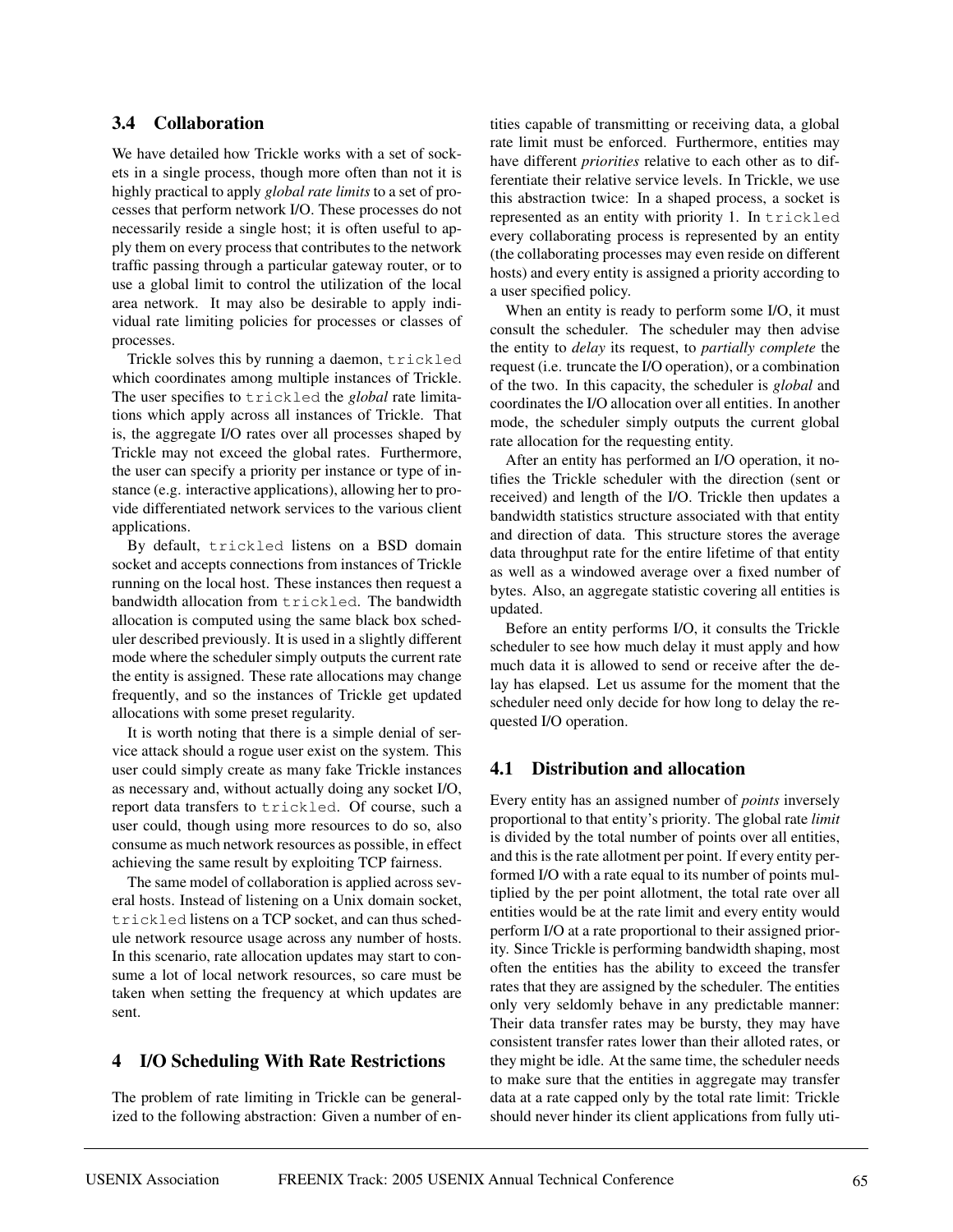lizing the bandwidth allocated to them.

Statistics structures as well as limits are kept independently *per-direction* and thus Trickle is fully asymmetric. Furthermore, it is worthy to note that Trickle makes scheduling decisions based on a *windowed average*. Dealing with instantaneous bursts is discussed later.

#### **4.2 Scheduling**

Trickle uses a simple but effective algorithm to schedule I/O requests. It is a global scheduler that preserves every requirement outlines above. We maintain a total  $T$ , which is initialized with the total number of points alloted over all entities. We also maintain a per-point allotment  $P$  which is initially calculated as outlined above. An entity consumes bandwidth less than its allotment if its measured (windowed average) consumption is less than its number of points  $E_p$  multiplied by the per-point allotment P.

For every entity that consumes bandwidth less than its allotment, we subtract  $E_p$  from T, and then add the difference between E's actual consumption and it's alloted consumption to a free pool, F. After iterating over the entities, the value of the free pool is redistributed amongst the remaining entities. In practice, this is done by inflating the per-point allotment:  $P = P + F/T$ .

This process is then repeated until there are either *no remaining entities* that have more allotment than their consumption or *all remaining entities* have more allotment than their consumption. This is the stable state. We call the final allotment of each entity after this process the *adjusted allotment*.

After the adjustment process, if the entity being scheduled is currently consuming bandwidth at a rate less than its adjusted allotment, Trickle allows the operation to proceed immediately. If not, it requests the entity to delay the operation by the time it would take to send the requested number of bytes at the adjusted rate.

Figure 2 shows bandwidth consumption at the receiving end of two bulk transfers shaped collaboratively by Trickle, one having a lower priority. The aggregate bandwidth consumption (i.e. the sum of the two) is also shown. Trickle was configured with a global receive limit of 10 kB/s. The lower priority transfer has an average transfer rate of 3,984 bytes/second with a standard deviation of 180 bytes/second. The higher priority transfer averages at 5,952 bytes/sec with a standard deviation of 455 bytes/second.

#### **4.3 Smoothing**

This naïve approach of delaying I/O operations tends to result in very bursty network behavior since we are

Differentiated Services in Trickle



Figure 2: Measuring a windowed-average bandwidth consumption of two bulk transfers with differentiated service. Trickle was configured with a global limit of 10 kB/s.

blocking an I/O of any length for some time, and then letting it complete in full. As expected, this behavior is especially prevalent when operations are large. In the short term, burstiness may even result in *over shaping* as network conditions are changing, and the scheduler might have been able allocate more I/O to the stream in question. Figure 4 shows the extremity of this effect, where operations are large and rate limiting very aggressive.

The length of an I/O may also be unpredictable, especially in applications with network traffic driven by user input (e.g. interactive login sessions or games). Such applications are naturally bursty and it would be advantageous for Trickle to dampen these bursts.

Note that even if Trickle considered instantaneous bandwidth consumption in addition to the windowed average as netbrake[5] does, bursty behavior would still be present in many applications. When shaping is based on both instantaneous and average bandwidths, it is the hope that the buffers underneath the application layer will provide dampening. For I/Os (keep in mind that applications are allowed to make arbitrarily large I/O requests to the socket layer) with lengths approaching and exceeding the bandwidth  $\times$  delay product, buffering provides little dampening.

Thus, we introduce techniques to *smooth* these bursts. The techniques we introduce are generic and apply equally to both instantaneous and TCP burstiness. Our technique makes use of two parameters to normalize traffic transmitted or received by the socket layer.

In the following discussion, we use the variable pointvalue to indicate the value of a point after scheduling, numpoints is the number of points allocated to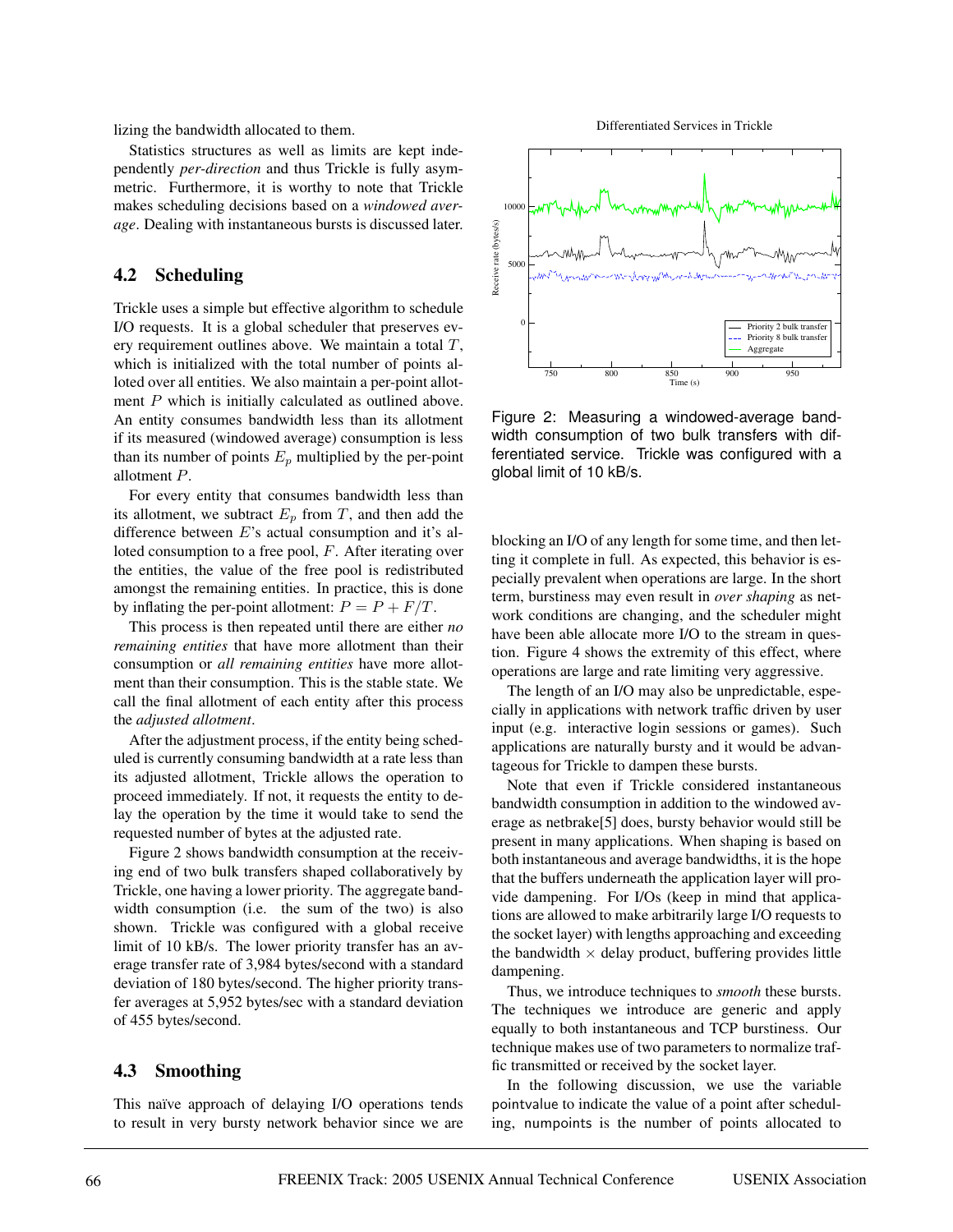

Figure 3: Measuring a windowed-average bandwidth consumption at the receiving end, this plot shows the effects of smoothing in Trickle.

Not smoothed 120 Smoothed instantaneous bandwidth (kB/s) 100 instantaneous bandwidth (kB/s) 80 60 40 20  $\overline{0}$ 5 10 15 20 25 30  $time(s)$ 

Instantaneous Bandwidth and Smoothing Sample length is one second.

Figure 4: When dealing with large I/O operations, smoothing helps amortize bandwidth consumption.

the entity in question and length refers to the (original) length of the I/O being scheduled.

We first introduce a *time smoothing* parameter. We set the delay imposed on a socket to the minimum of the time smoothing parameter and the delay requested (by the process outlined in the previous subsection). If the time smoothing delay is the smaller of the two, the length is truncated so that the entity meets its adjusted rate allotment. This is called the *adjusted length*: adjlen = pointvalue∗numpoints∗timesmoothingparam. The purpose of the time smoothing parameter is to introduce a certain continuity in the data transfer.

We must be able to handle the case where the adjusted length is 0. That is, the time smoothing parameter is too small to send even one byte. To mitigate this situation, we introduce a *length smoothing* parameter. When the adjusted length is 0, we simply set the length to the length smoothing parameter, and adjust the delay accordingly:  $delay = length/(point value * numbers)$ .

The effect of smoothing is illustrated in figure 3. Here, Iperf[27], a network measurement tool, was run for 60 seconds. The source node was rate limited with Trickle, which was configured to rate limit at 80 KB/s. The thin line indicates the resulting Iperf behavior without any smoothing applied. The thick line applies a time smoothing parameter of 500 ms. The transfer rates shown are instantaneous with a sampling rate once per second.

In practice, the scheduler deployed as follows: In a single Trickle instance, the entities are sockets, all with priority 1 and the global limit is either user specified or by trickled. trickled again uses the same scheduler: Here the entities are the instances of Trickle, and the global limit is specified by the user. Note that in this case, the scheduler does not need to apply delay or smoothing, it simply needs to report back to each instance of Trickle what its allotment is at that point in time.

# **4.4 Streams vs. Packets**

One big difference between Trickle and in-kernel rate limiters is that Trickle only has access to much higher levels of the OSI layers. The only context available to Trickle are BSD sockets, while in-kernel rate limiters typically schedule discrete packets and reside in or around the network layer.

Trickle can only provide bandwidth shaping by delaying and truncating I/O on a socket (e.g. TCP/IP stream), and must rely on the underlying semantics in order to be effective. Furthermore, Trickle is affected by local buffering in every OSI[24] layer, and this effectively reduces the best reaction time Trickle can provide. Together, these conditions severely reduces the granularity at which Trickle can operate.

Since in-kernel rate limiters reside so low in the network stack, they may exercise complete control of the actual outgoing date rates. These rate limiters typically provide ingress rate limiting by a technique called "policing". Policing amounts to simply dropping matching incoming packets even though there is no real local contention that would otherwise prevent them from being delivered. Note that policing is a different strategy for shaping incoming traffic. When a policing router drops a packet, it creates congestion in the view of the sending TCP as it will need to retransmit the lost packet(s). When detecting congestion, the sending TCP will reduce its congestion window, effectively throttling its rate of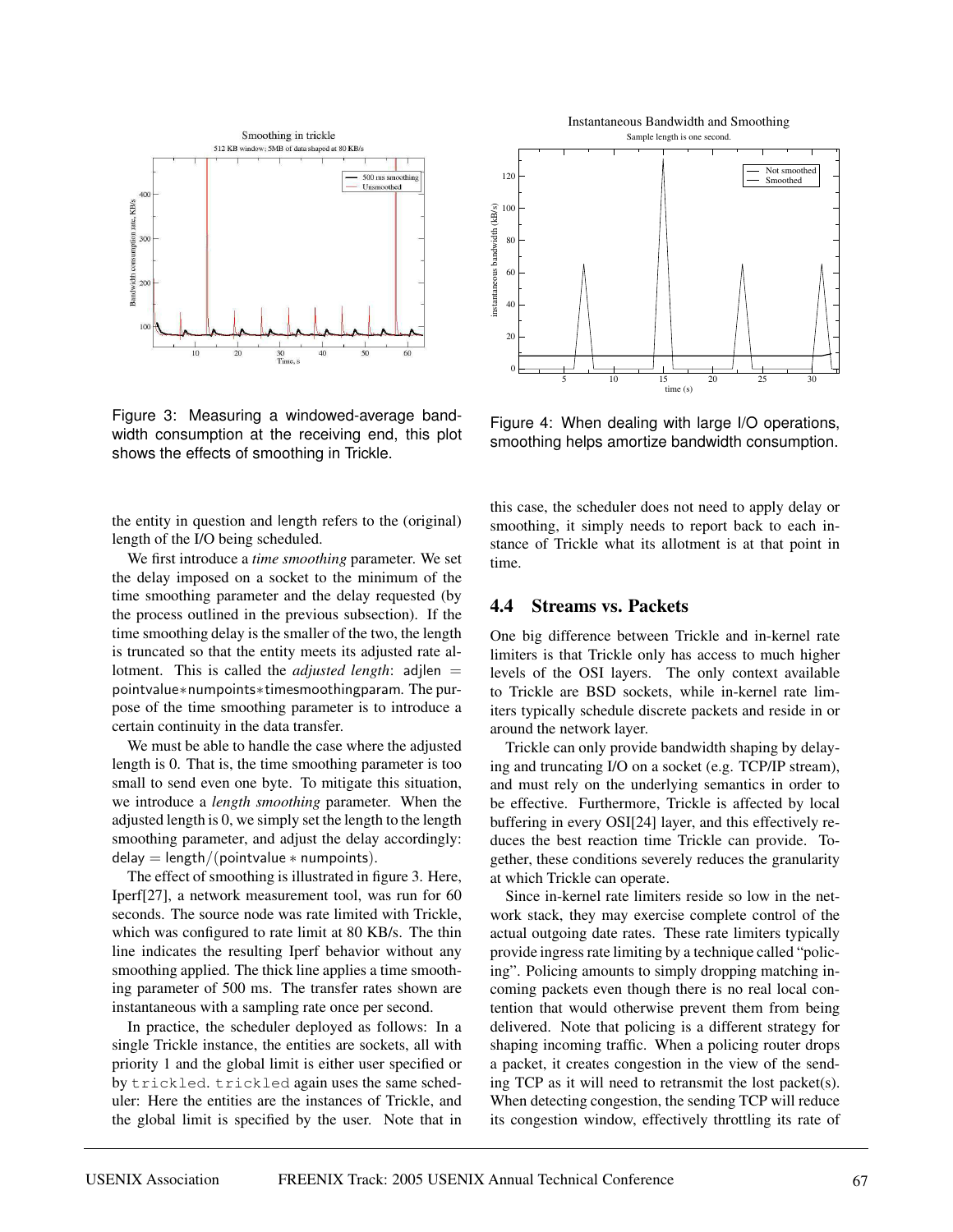transmission. After shrinking its congestion window, the sending TCP has to expand its congestion window again by the slow start and congestion avoidance strategies. Trickle's approach avoids artificial congestion by shrinking the advertised TCP receiver window (rwnd), causing the sending TCP to artificially limit the amount of data it can send. One advantage of this technique is that policing makes TCP more volatile in a somewhat subtle way. In its steady-state, TCP is self-clocking, that is, it tries to inject a packet into the network for every packet that leaves the network. Thus, as networks get more congested, router queues fill up and round trip times (RTTs) increase, and thus the sending TCP slows its transmission rate. When policing, packets are dropped indiscriminately, and TCP has no chance to avoid the congestion by observing increasing RTTs. This results in a more volatile TCP state as the sending TCP will have to enter fast retransmit/recovery mode more frequently.

# **4.5 The Interactions of Delay, Smoothing and TCP**

To recapitulate, Trickle shapes network traffic by delaying and truncating I/O requests according to a few simple parameters. Trickle attempts to reduce burstiness by smoothing, which in effect introduces some time and length normalization for the emitted I/O operations. We now explore how our shaping techniques interact with TCP.

For ingress traffic, this should result in a less volatilerwnd in the receiving TCP since the utilization of socket receive buffers have smaller variance.

Smoothing is also beneficial for the transmitting TCP. Because the data flow from the application layer is less bursty, the TCP does not have to deal with long idle times which may reduce responsiveness: It is standard practice to reduce the congestion window (cwnd) and perform slow start upon TCP idleness beyond one retransmission timeout (RTO)[20].

Smoothing may also be used for adapting to interactive network protocols. For example, a smaller time smoothing parameter should cause data to be sent in a more continuous and consistent manner, whereas the lack of smoothing would likely cause awkward pauses in user interactions.

Another tradeoff made when smoothing is that you are likely to loose some accuracy because of timing. When using timers in userland, the value used is the floor of the actual timeout you will get, and thus when sleeping on a timer just once for some I/O, the inaccuracy is amortized over the entirety of that I/O. However, smoothing is likely to break this I/O up into many smaller I/Os, and the timer inaccuracies may be more pronounced. The ultimate compromise here would be to use the effects of

buffering whenever you can, and to use smoothing whenever you have to. This is left for future work.

# **5 Related Work**

There are a number of generic rate limiting software solutions and one is included in nearly every major open source operating system. These operate in a mostly traditional manner (defining discrete packet queues and applying policies on these queues). What differentiates these utilities are what operating system(s) they run on and how expressive their policies are. Examples are AltQ[14], Netnice[21], Dummynet[23] and Netfilter[26].

Several network client and server applications incorporate rate limiting as a feature. For example, OpenSSH[8]'s has the ability to rate limit scp file transfers. rsync[9] too, features rate limiting. Both use a simple scheme that sleeps whenever the average or instantaneous bandwidth rates go beyond their thresh $old(s)$ . rsync has the additional advantage that they may control the sender as well (their protocol is proprietary) and so bandwidth is shaped at the sender, which is easier and more sensible.

There are a few modules for Apache[1] which incorporate more advanced bandwidth shaping. These modules are typically application layer shapers: they exploit additional context within Apache and the HTTP protocol. For example, such modules could have the ability to perform rate limiting by particular cookies, or on CPU intensive CGI scripts.

Many peer-to-peer applications also offer traffic shaping. Again, here there is great opportunity to use application level knowledge to apply policies for shaping[2, 4].

Netbrake[5] is another bandwidth shaper that uses shared library preloading.<sup>3</sup> Like Trickle, it delays  $I/Os$ on sockets. Netbrake does not have the ability to coordinate bandwidth allocation amongst several instances. Netbrake calculates aggregate bandwidth usage for all sockets in a process, and shapes only according to this: That is, if a given socket I/O causes the global rate to exceed the specified limit, that socket is penalized with a delay as for bandwidth consumption to converge to the limit, and there no equivalent to the smoothing in Trickle. Thus, Netbrake does not retain a sense of "fairness" among sockets: One "overzealous" socket could cause delays in other sockets performing I/O at lower rates. This does not retain the TCP fairness semantics (nor does it attempt to), and could cause uneven application performance, one example being an application that uses different streams for control and data. Netbrake also does not distinguish between the two directions of data; incoming data will add to the same observed rate as outgoing data.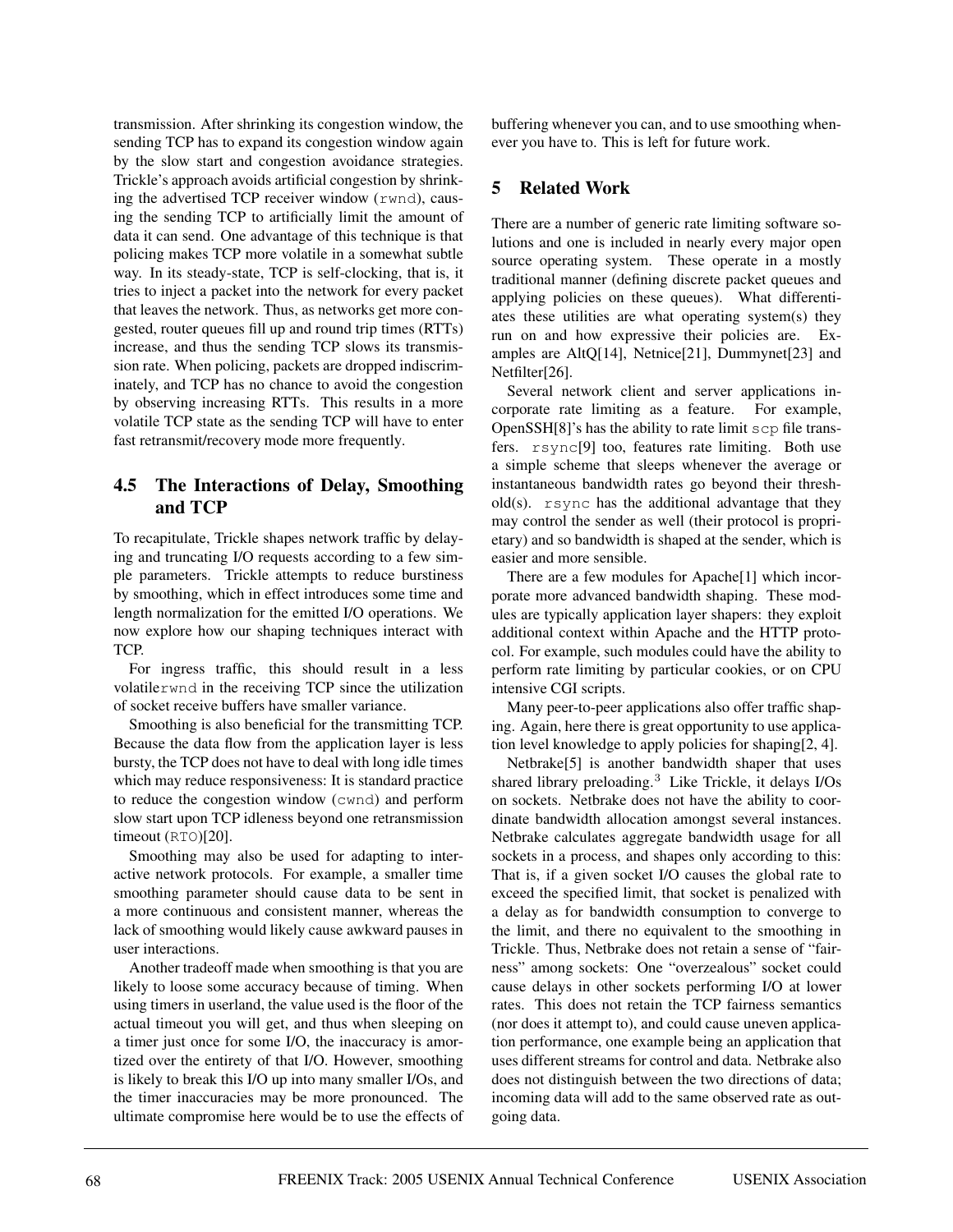Netbrake is not semantically transparent (nor does it aim to be);

- it does not handle non-blocking I/O nor
- I/O multiplexing (select(), poll(), etc.) nor
- socket aliasing (dup(), etc.).

Trickle provides semantic transparency and the ability to provide fairness or managed differentiated bandwidth usage to different sockets or applications. Trickle also allows applications to cooperate as to retain (a) global bandwidth limit(s).

### **6 Future Work**

Trickle does not have much control over how the lower layers of the network stack behave. A future area of exploration is to dynamically adjust any relevant socket options. Especially interesting is to adjust the socket send and receive buffers as to lessen the reaction time of Trickle's actions. Another area of future work is dynamic adjustment of smoothing settings, parameterized by various observed network characteristics and usage patterns (e.g. interactive, bulk transfers) of a particular socket.

There also exists a need for Trickle to employ more expressive and dynamic policies, for example adding the ability to shape by remote host or by protocol.

There are a few new and disparate interfaces for dealing with socket I/O multiplexing. In the BSD operating systems, there is the kqueue[18] event notification layer, Solaris has /dev/poll[13] and Linux epoll<sup>[19]</sup>. Trickle stands to gain from supporting these interfaces as they are becoming more pervasive.

By using a system call filter such as Systrace[22] or Ostia[17], Trickle could address its two highest impact issues. By using such a system call filter, Trickle could interposition itself in the system call layer, while still running entirely in userland, hence gaining the ability to work with statically linked binaries. Furthermore, these tools provide the means to actually enforce the usage of Trickle, thus enforcing bandwidth policies.

In order to do collaborative rate limiting when joining a new network, a user would have to manually find which host (if any) is running trickled. Trickle would thus benefit from some sort of service discovery protocol akin to DHCP[15]. Using Zeroconf[12] technologies could potentially prove beneficial.

#### **7 Acknowledgments**

The author would like to thank the following people for their sharp minds and eyes: Evan Cooke, Crispin Cowan

(our shepherd), Kamran Kashef, Ken MacInnis, Joe Mc-Clain, Niels Provos (also for pushing and prodding to submit this paper), Andrew de los Reyes, Cynthia Wong, as well as the anonymous reviewers.

#### **8 Availability**

Trickle source code, documentation and other information is available under a BSD style license from

```
http://monkey.org/˜marius/trickle/
```
#### **9 Summary and Conclusion**

Trickle provides a practical and portable solution to adhoc rate limiting which runs entirely in userland. It has been shown to work extremely well in practice, and none of its inherent limitations seem to be a problem for its target set of users.

Since the time Trickle was released in March, 2003, it has enjoyed a steady user base. It is widely used, especially by home users in need of ad-hoc rate limiting. Trickle has also been used in research.

Trickle works by interpositioning its middleware at the BSD socket abstraction layer which it can do this entirely in userland by preloading itself using the link editor present in Unix-like systems. Trickle has been reported to work on a wide variety of Unix-like operating systems including OpenBSD[7], NetBSD[6], FreeBSD[3], Linux[10] and Sun Solaris[11], and is by its very nature also architecture agnostic.

At the socket layer the number of ways an operation can be manipulated is limited. Furthermore, we gain no access to lower layers in the network stack at which rate limiters typically reside, and so we have to rely on the semantics of TCP to cause reductions in bandwidth consumption. We developed several techniques including *smoothing* that help normalize the behavior observed in the lower network layers and avoids bursty throughput.

There are many venues to explore in the future development of Trickle, and we believe it will remain a very useful utility for ad-hoc rate limiting. Furthermore, we expect that this is the typical usage case for rate limiting by end users requiring occasional service differentiation.

#### **References**

- [1] Apache. http://www.apache.org/.
- [2] Azureus java bittorrent client. http://azureus. sourceforge.net/.
- [3] FreeBSD: An advanced operating system. http://www. freebsd.org/.
- [4] Kazaa 3.0. http://www.kazaa.com/.